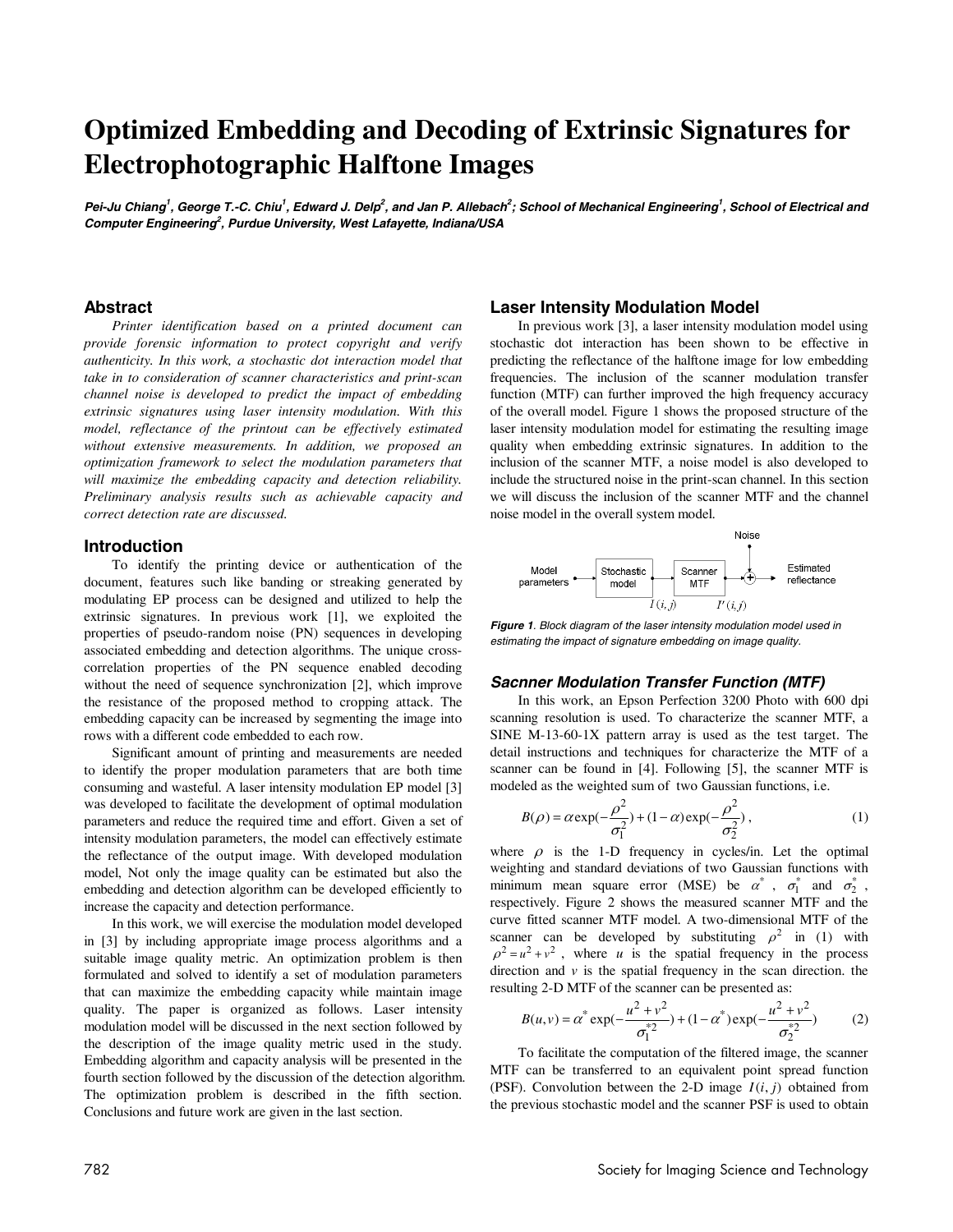the estimated scanned image  $I'(i, j)$ . The scanner PSF  $b(x, y)$ , where  $x$  is the scanner process direction and  $y$  is in the scanner scan direction, is obtained by using the scanner MTF in Eq. (2) as

$$
b(x, y) = \alpha^* \pi \sigma_1^{*2} \exp(-\pi^2 \sigma_1^{*2} (x^2 + y^2))
$$
  
+  $(1 - \alpha^*) \pi \sigma_2^{*2} \exp(-\pi^2 \sigma_2^{*2} (x^2 + y^2))$  (3)

After sampling and normalization with constant *k* such that the total area under the PSF is unity, the PSF of the scanner can be written as

$$
b[m,n] = \kappa \alpha^* \pi \sigma_1^{*2} \exp(-\pi^2 \sigma_1^{*2} T^2 (m^2 + n^2)) + \kappa (1 - \alpha^*) \pi \sigma_2^{*2} \exp(-\pi^2 \sigma_2^{*2} (m^2 + n^2))
$$
 (4)

Figure 3 shows the measured scanner point spread function. According to procedures in [2], the optimized model parameters are obtained by minimizing the error between measurements and estimated images  $I'(i, j)$ .



**Figure 2***. Measured and modeled scanner MTF* 



**Figure 3***.Scanner point spread function* (*PSF*)

# **Noise Characterization**

From communication channel point of view, the background noise will affect the signal to noise ratio (SNR) and subsequently the detection performance. To accurately estimate the image reflectance and optimize modulation parameters, including the noise of the printer-scanner channel in the model is essential.

To characterize the noise of the printer-scanner channel, digital halftoned image is printed by the printer with default setting without any modulation. The printed image is then scanned by a calibrated scanner. Since the halftone algorithm is coupled in the model, to measure the noise from the channel itself, the halftone frequency and its harmonics are filtered out from the scanned image. The measured noise is then injected into to the model to obtain the estimated reflectance. Figure 4(a) shows the FFT of the projection of the filtered scanned image and Fig. 4(b) is the noise of Fig. 4(a) in spatial domain.



**Figure 4***. (a) DFT of measured communication noise, (b)Noise of (a) in spatial domain* 

With the inclusion of the scanner MTF and the noise model, the combined laser modulation model can precisely estimate the reflectance of the resulting halftoned images. Figure 5 shows the comparison between the measured and estimated images in one halftone screen.



**Figure 5***. (a) Simulated image in one halftone screen (b) Printed image in one halftone screen* 

## **Image Quality**

The embedding signal should not degrade image quality. To evaluate image quality, a well defined metric is needed. Figure 6 shows the process block diagram of quantifying the image quality. Since the current embedding method adjust the laser intensity scanline by scan-line, the reflectance of a scanned image is projected on to the process direction to obtain a 1-D reflectance profile *S*(*j*). Since modulating laser intensity results in dot gain modulation and change in luminance (contrast) of the image, the reflectance profile  $S(i)$  will be filtered by the human contrast sensitivity function (CSF) to adjust for the impact of the human visual system. To emphasize the image quality affected by the embedding signal, a weighting filter *W* is applied to attenuate the halftone frequency and keeps other frequency components unaltered. Standard deviation *q* of the filtered signal is then used to quantify the image quality and can be calculated by

$$
q = std[W[CSF[S(j)]]] \tag{5}
$$

The lower value *q* means the less dispersive the image reflectance is in process direction.



**Figure 6***. Process block diagram of quantifying image quality* 

# **Embedding Algorithm and Capacity**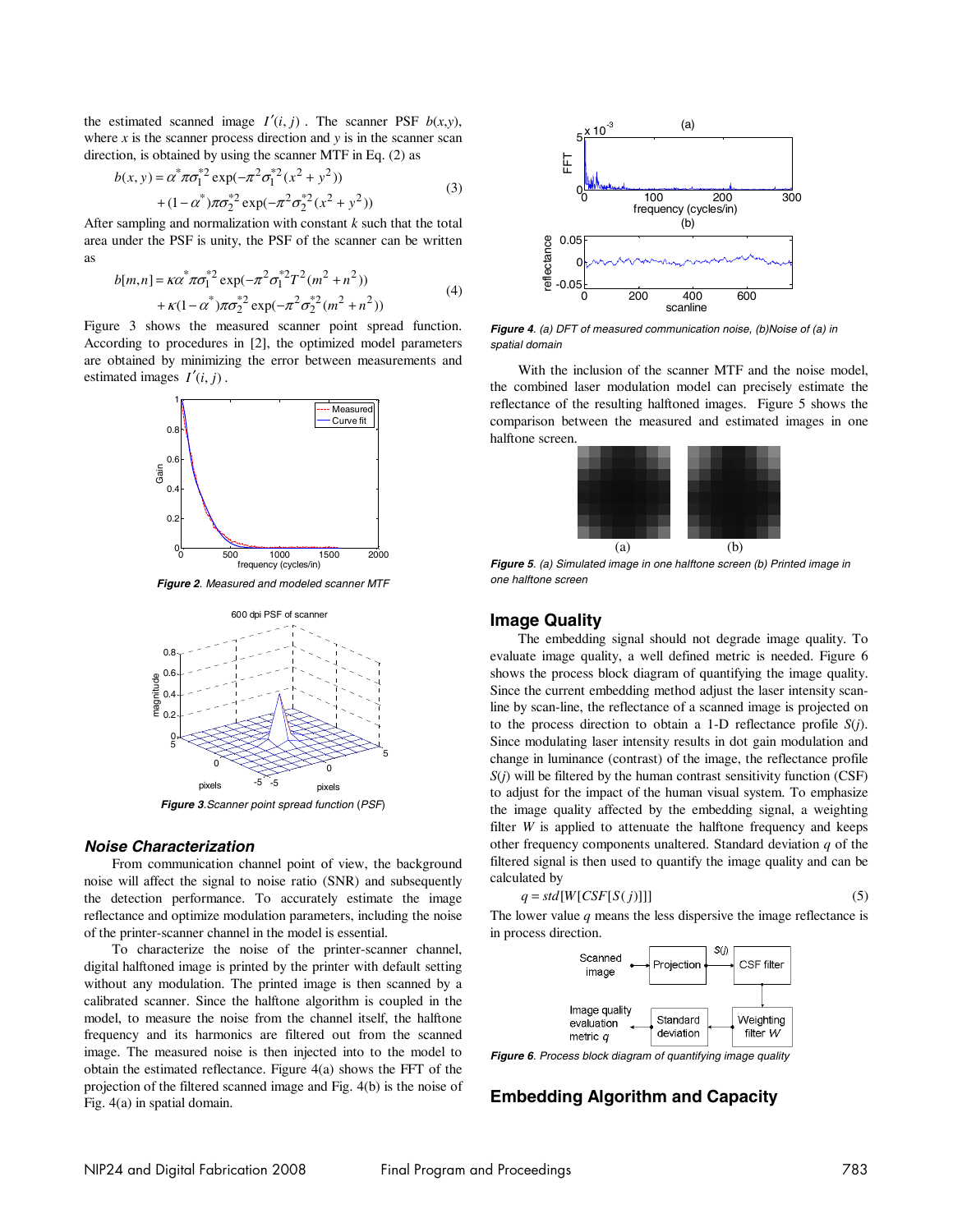In our previous work, we assumed the position of the code is unknown and the encoded sequence with chip duration  $T_c$  and carrier frequency  $F<sub>s</sub>$  is repeated through out the entire image. The period of each Gold sequence is  $T=2^n-1$  and  $T_g = T_c \times T$  is the number of scan-lines used to present one complete cycle of embedding sequence. In this case, the embedding capacity is the set size of the Gold sequence generated by *n*-bits shift register that is around *n*-bits per image. To increase the capacity, the image can be divided into different rows with *P* scan-lines in the process direction. Each row can be embedded with a different sequence, see Fig. 7. To decode the embedding sequence, the number of scan-lines *P* in each row should be no less than  $T_g$ . To ensure the extracted image segment contains only one code with length no less than one period of embedding sequence, we allow a margin  $S = P - T_g$  more scanlines to embed the sequence in each row. The embedding length margin *S* depends on how precise the code position can be identified. Segments extracted from the row of image with length longer than  $T_g$  but shorter than  $P$  are then correlated with the potential code candidates. Majority vote is then used to elect the encoded code. Let the printer resolution be  $R_p$  lines per inch (lpi), the capacity (bits/in) can be calculated as



**Figure 7***. Images divided to different rows of images with length P and embedded with different code sequence* 

To maintain image quality, the embedding sequence is modulated with carrier frequencies  $F_s$  as mentioned in [1]. Table 1 lists the capacity for a 5 bit Gold sequence code and a margin *S*=0 with various chip duration  $T_c$  and corresponding carrier frequency *Fs*. To reduce the effect of printer modulation transfer function (MTF) and increase the reliability of detection, the chip duration cannot be too small. As can be seen from Table 1, there is a tradeoff between the capacity and detection rate, i.e. chip duration.

**Table 1: Capacity of embedded sequence for n=5 with various chip duration T<sup>c</sup>**

| $T_c$ | $F_s$ (cycles/in) | c(bits/in) |
|-------|-------------------|------------|
| 5     | 0, 120            | 19.53      |
| 6     | 0, 100            | 16.27      |
| 8     | 0.75              | 12.20      |
| 10    | 0, 60, 120        | 9.76       |
| 12    | 0, 50, 100        | 8.14       |
| 15    | 0.40, 80, 120     | 6.51       |

The embedding capacity also depends on the ability to precisely locate the code position in a scanned image. Figure 8 shows the decreasing capacity rate along with various length of margin *S*. If each embedded code can be precisely identified from the image without any margin *S*, there is no decrease of the capacity. If  $S=T_g$  more scan-lines are used to embed one sequence  $(P=2T_g)$ , the capacity is decreased by half.



**Figure 8***. Capacity decreasing rate along with the embedding length margin S* 

#### **Detection Algorithm**

Noise rejection from the printed image will improve the detection efficiency and reliability. For a halftoned image, halftone noise is one of the most significant noise sources.

# **Rejecting Halftone Noise**

During the printing process, halftone algorithm is applied to the image and coupled with the embedding signal. Since correlation is operated between the extracted signal and the sequence candidates, halftone noise coupled with extracted signal will degrade the maximum correlation value and reduce the detection reliability. To reduce the impact of halftone, a digital notch filter with narrow stop-band that passes most frequencies unaltered but attenuates the halftone frequency  $w_0$  of the extracted signal to very low levels is applied. Figure 9(a) shows the embedding sequence with modulation parameters  $n=5$ ,  $T_c=10$ , and  $F_s=0$ . Figure 9(b) shows the simulated filtered and unfiltered extracted signal with modulation amplitude  $A = 0.2$  volt. The embedded sequence among the set of sequence candidates here is indexed as sequence 5. As shown in Fig. 9, the profile of the signal after filtering is much closer to the profile of embedding signal.



**Figure 9***. (a) Embedding sequence with (Tc, Fs)=(10,0) (b) Simulated extracted signal filtered and un-filtered with notch filter* 

Let  $\hat{X}$  be the decoded sequence,  $L$  be the set of code candidates *Xi* except the decoded code, and *X* the extracted data. The correlation ratio  $\varepsilon$  used to evaluate the detection performance is defined as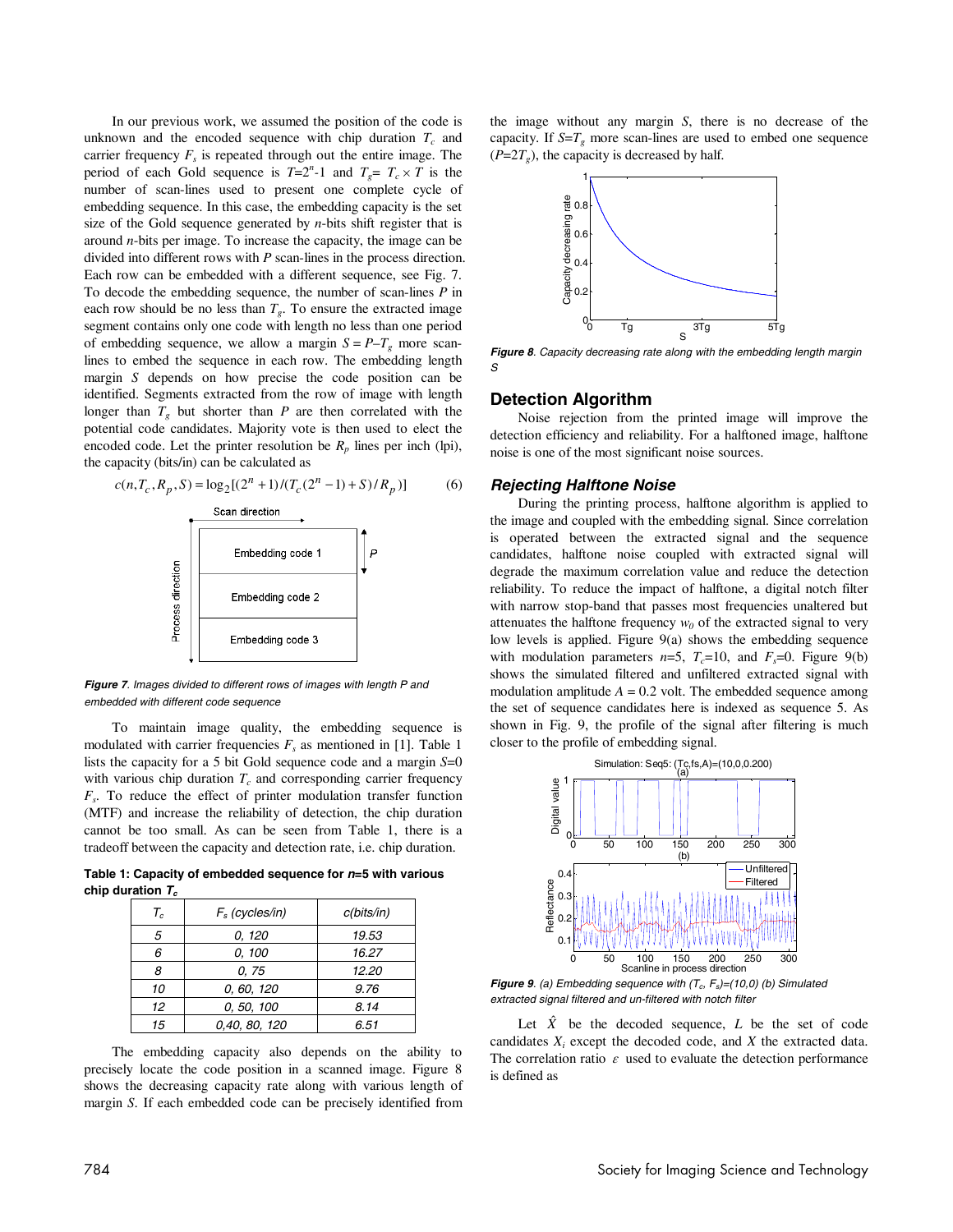$$
\varepsilon = \frac{corr(\hat{X}, X) - \frac{1}{|L|} \sum_{i \in L} corr(Xi, X)}{std(\frac{1}{|L|} \sum_{i \in L} corr(Xi, X))},
$$
\n(7)

Figure 10 shows the correlation values of a simulated filtered and unfiltered extracted signal with all sequence candidates. As shown in Figure 10, the correlation value between filtered signal and sequence candidate 5 is much higher than the one without filtering. From Eq. (7), the correlation ratio for the unfiltered signal is 7.2824 and the one for the filtered signal is 12.6939 which is around 1.7 times higher. A higher correlation ratio will significantly improve the detection accuracy and reliability.



**Figure 10***. Correlation coefficient of simulated signal filtered and un-filtered with notch filter* 

# **Optimization of Modulation Parameters**

With the proposed modulation model, reflectance of the printed halftone image can be effectively estimated without extensive measurements. In addition, with an off-line optimization framework, the modulation parameters can be optimized to enhance the capacity and detection accuracy and reliability. For a specific printer with resolution  $R_p$ , assuming that the *n* bit Gold sequence and the embedding length margin *S* are fixed, the embedding parameters that need to be determined are: he modulation amplitude *A*, the chip duration  $T_c$ , and the carrier frequency  $F_s$ . From previous discussion we see that the image quality *q* of an embedded image depends on both the modulation amplitude *A* and the carrier frequency  $F_s$ . From Eq. (6), the embedding capacity  $c$ depends on the chip duration  $T_c$ . In addition, the detection correlation ratio  $\varepsilon$  depends on the modulation amplitude A, chip duration  $T_c$  and carrier frequency  $F_s$ . To select the best set of modulation parameters such that the capacity is high, detection performance is reliable while maintaining the image quality, the following cost function is proposed

$$
\Gamma = \frac{q}{\max(q)} - \frac{\varepsilon}{\max(\varepsilon)} - \frac{c}{\max(c)}.
$$
 (8)

Note that the above cost function is by no mean the best. It is used to illustrate the utility of such a model based approach to identify the optimal embedding parameter. The choice of a more appropriate cost function is the subject for future study. Based on the modulation model, the cost function of various modulation parameters are calculated and the optimal modulation parameters  $(A, T_c, F_s)$  are the set of parameters with minimum cost value as follows:

$$
(A, T_c, F_s) = \min_{(A, T_c, F_s)} \Gamma,\tag{9}
$$

There are several approaches to solve the optimization problem. Given the hardware limitations in the printer, the admissible chip durations and carrier frequencies are finite. To illustrate the utility of the procedure, we took the chip duration and carrier frequency values listed in Table 1. The range of modulation amplitude *A* is between 0.05 to 0.2 in 0.05 increments. Using the modulation model, the best set of modulation parameters that minimized the cost function (8) are are  $(A, T_c, F_s) = (0.2, 12, 50)$ . With this set of optimal parameters, the achieved correlation ratio is 30.13 and the correlation coefficients of all sequence candidates are shown in Fig. 11. From Table 1, the achieved capacity is 8.14 bits per inch. However, the image quality *q* achieved is 0.009 which is higher than the *q* value without any information embedded. To sustain the image quality, in the future the elected modulation parameters for optimization should be constrained to those set with the value *q* equal or less than the one without any signatures, i.e. treating the image quality as an inequality constraint in the optimization problem. The optimal modulation parameters will be verified with the experimental results.



**Figure 11***. Correlation coefficient of simulated signal with optimized modulation parameters (A, T<sub>c</sub>, F<sub>s</sub>)=(0.2,12,50)* 

# **Conclusions and Future Work**

In this work, the modulation model coupled with scanner MTF and print-scan channel noise is applied to estimate the image quality and detection correlation values for extrinsic signature embedding using laser intensity modulation. By segmenting the image into different rows with different embedded code sequences, the capacity is increased. In addition, by removing the impact of halftone noise in scanned data, the detection accuracy and reliability is significantly improved. By using the modulation model, an optimization problem can be formulated to identify the 'optimal' embedding parameters that will maximize the embedding capacity and detection accuracy and reliability while minimize the impact to image quality can be obtained. With the optimized modulation parameters, the achievable capacity is around 8 bits per inch. In the future, experiments will be conducted to verify the optimization results.

## **Acknowledgement**

The authors would like to acknowledge the support of the National Science Foundation under the grant CCR-0524540.

#### **References**

[1] P.-J. Chiang, A. K. Mikkilineni, S. Suh, G. T. C. Chiu, E. J. Delp, and J. P. Allebach, "Extrinsic Signatures Embedding and Detection in Electrophotographic Halftone Images through Laser Intensity